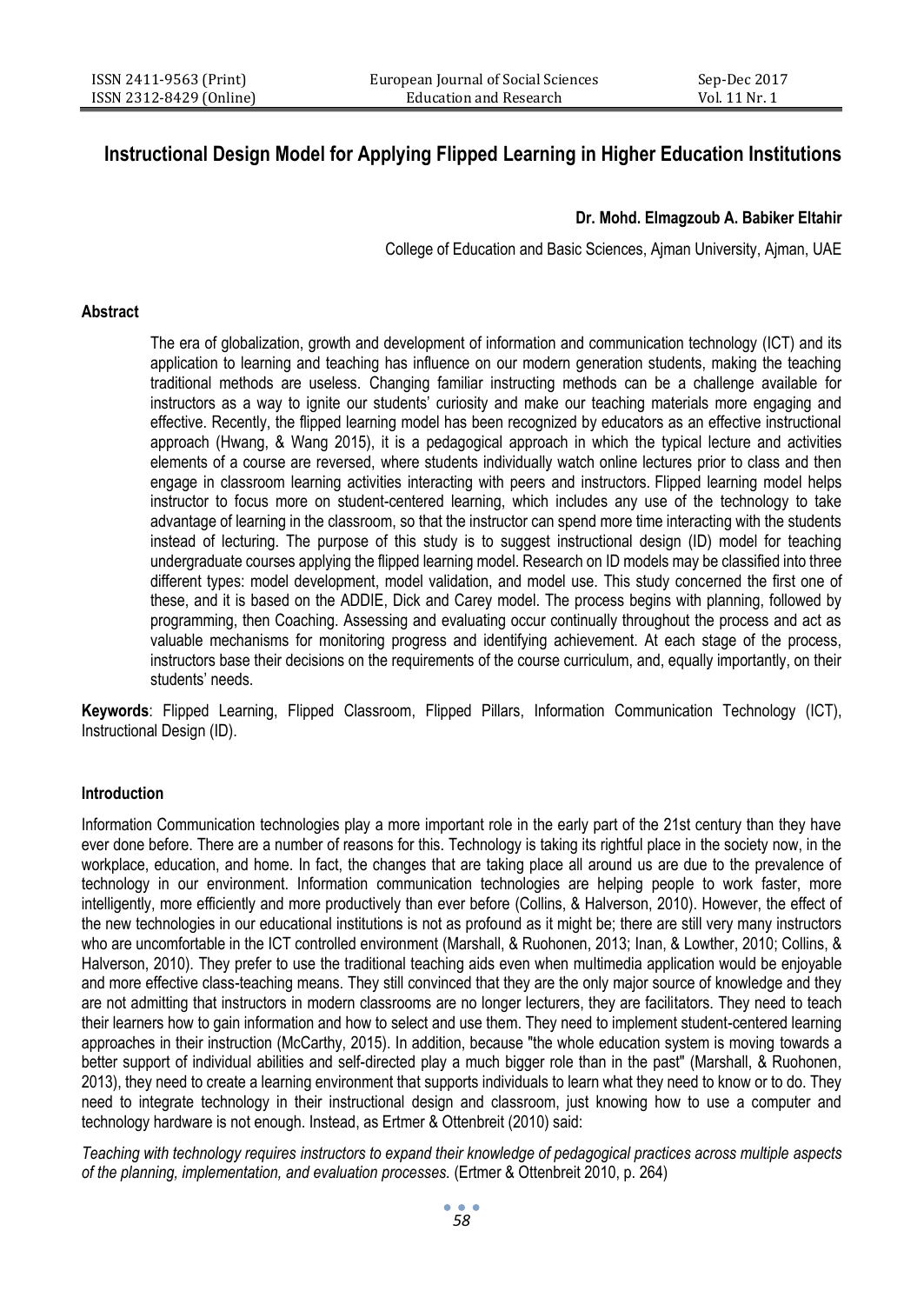| ISSN 2411-9563 (Print)  | European Journal of Social Sciences | Sep-Dec 2017  |
|-------------------------|-------------------------------------|---------------|
| ISSN 2312-8429 (Online) | Education and Research              | Vol. 11 Nr. 1 |

Higher Education institutions are facing the pressures from globalization and the development of information and communication technology (ICT), which demand experience with technology, different skills, and a different learning experience. These demands place higher education institutions in a difficult position, and to a certain extent they are forced to explore new delivery modes that accommodate learner needs in the 21st century. However, changing familiar teaching methods can be a challenge available for instructors as a way to ignite our students' curiosity and make our teaching materials more engaging and effective.

Recently, the flipped learning model has been recognized by educators as an effective instructional approach (Hwang, & Wang 2015), (Brame, C. 2013), (Berrett D 2012). it is instructional approach helps instructor to focus more on studentcentered learning, which includes any use of the technology to take advantage of learning in the classroom, so that the instructor can spend more time interacting with the students instead of lecturing. It can improve learning by encouraging reflection instead of mere reaction, and by emphasizing results rather than attendance. Through communication, learning becomes an active process where everybody involved in the learning experience has to constantly contribute to the learning process by sharing his or her thoughts and ideas to the class discussion. Critical thinking and collaborative knowledge construction creates an empowering learning process.

The flipped learning model meets the needs of learners in the 21st century, and facilitates a learning experience that equips learners with the necessary skills and attitudes (Lee, J., Lim, C. & Kim, H. 2017). Higher education institutions can therefore justify investment in this delivery mode. But, instruction needs to be clarified, because not all instruction is effective, "Effective instruction is instruction that enables students to acquire specified skills, knowledge, and attitudes" (Reiser & Dick, 1996). The role of instructor and what it can accomplish as well as its limitations must be understood.

This study suggests instructional design (ID) model for teaching undergraduate courses applying the flipped learning model. Research on ID models may be classified into three different types: model development, model validation, and model use. This study concerned the first one of these, and it is based on the ADDIE, Dick and Carey model. The process begins with planning, followed by programming, then Coaching. Assessing and evaluating occur continually throughout the process and act as valuable mechanisms for monitoring progress and identifying achievement. At each stage of the process, instructors base their decisions on the requirements of the course curriculum, and, equally importantly, on their students' needs.

## **Core Concept**

First I will inspect four core concepts that are needed for this article: Instructional design, Flipped Learning, Flipped Classroom and Flipped Pillars.

#### **Instructional Design**

In general design is a systematic planning process prior to implementation. Or engineering something according to specific criteria and the term is used in many fields such as: decoration, interior design, engineering, industry, and trade. In the area of education, the instruction design is a modern science that has emerged in recent years of the twentieth century; it is concerned with understanding and improving the teaching and learning process. According to Gagné and Briggs (1974) instructional design augments learning by incorporating various strategies into courseware, for example structuring, ordering and sequencing content in particular ways, depending on the expected learning outcome. Seels and Glasgow (1998), state that "instructional design is the process of solving instructional problems by systematic analysis of the conditions for learning ."

Berger and Kam (1996), point out that instructional design is the systematic process of translating general principles of learning and instruction into plans for instructional materials and learning. Jonassen (2001) defines Instructional design as "the application of theory to create effective instruction". In today's world, with an emphasis of lifelong learning, instructional design is not merely an organized approach to product or course development. It is instead "a generic process for analyzing human performance problems and determining appropriate solutions to such problem" (Richley et al. 2001, p. 29).

According to Charles (1983) instructional design is concerned with understanding, and applying methods of instruction. It is the process of deciding what methods of instruction are best for bringing about desired changes in student knowledge and skills for specific course content. It can be the process of translating general principles of learning and instruction into plans for instructional materials and learning. It is the entire process of analysis of learning needs and goals through to the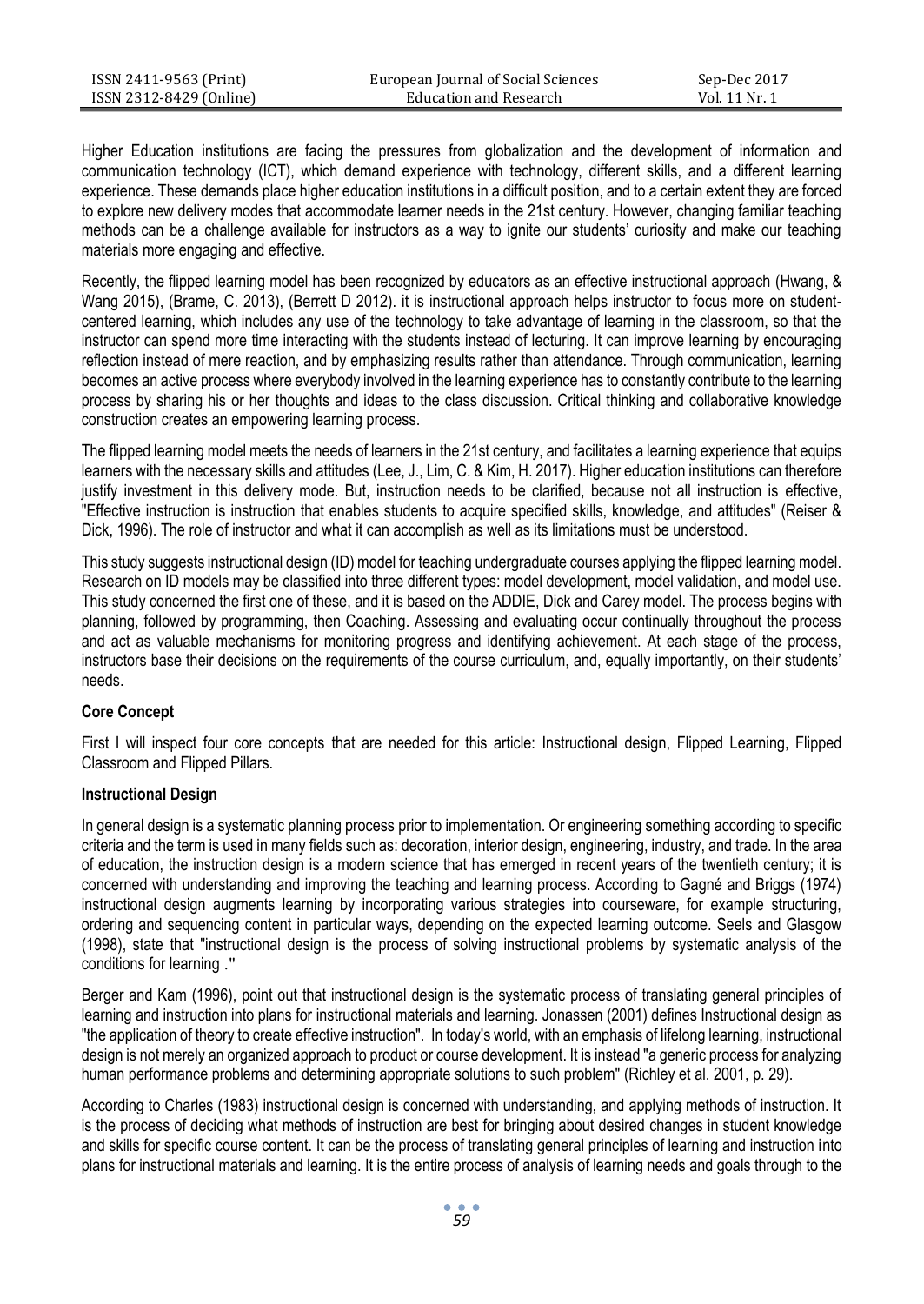| ISSN 2411-9563 (Print)  | European Journal of Social Sciences | Sep-Dec 2017  |
|-------------------------|-------------------------------------|---------------|
| ISSN 2312-8429 (Online) | Education and Research              | Vol. 11 Nr. 1 |

evaluation of the instructional program. Instructional design pays attention to instruction from the learner perspective than from the content perspective which is traditional approach (Isman, 2011). Instructional design is concerned with understanding, improving, and applying methods of instruction (Reigeluth, 2013).

Instructional design is a systematic approach to building a program, courses study units or lessons (Dick & Carey, 2001). It provides one framework for the systematic design, development and management of educational material and program. This systematic model of instructional design is often referred to as ADDIE model because it consists of five phases – analysis, design, development, implementation and evaluation.

## **Flipped Learning in The Context of Flipped Classroom**

The Flipped Learning Network distinguishes between a Flipped Classroom and Flipped Learning. "These terms are not interchangeable. Flipping a class can, but does not necessarily, lead to Flipped Learning" (FLN, 2014). They believe that the flipped learning is the logical next step in the evaluation of the flipped classroom.

Flipped classroom pioneers Bergmann and Sams (2014) in their book Flipped Learning state that the original flipped classroom concept focused on delivering content and didn't ensure student-centered learning, "we want to be clear that what has popularly become known as flipped classroom is only one basic form of flipped learning model" (Bergmann and Sams 2014, p. 5). The commonly known definition of the flipped classroom is an instructional strategy aimed at the use of modern technology and the Internet in a way that allows the instructor to prepare the lesson through video clips or audio or other media files, for the students to watch in their homes at their own pace using their computers or their smart phones or tablet devices before attending a class, While the class is devoted to discussions, projects and doing homework. The video is a key element in this type of education where the instructor set up video clip and shared with the students in a website or social networking (Bergmann and Sams, 2012). Bishop and Verleger (2013) define a flipped classroom as "an educational technique that consists of two parts: interactive group learning activities inside the classroom, and direct computer-based individual instruction outside the classroom." Flipped Learning Network provides an excellent definition to what the flipped learning is:

*Flipped Learning is a pedagogical approach in which direct instruction moves from the group learning space to the individual learning space, and the resulting group space is transformed into a dynamic, interactive learning environment where the educator guides students as they apply concepts and engage creatively in the subject matter.* (Flipped Learning Network. 2014)

#### **Theoretical Frameworks for The Flipped Learning Model**

According to the limited researchers' review, the key elements of the flipped learning model are built on student-centered learning theories (Bishop, & Verleger, 2013; Hamdan, McKnight, McKnight, & Arfstrom, 2013), which based on constructivist learning theory (Attard, 2010). Constructivism, derived originally from the works of Piaget (1970), Bruner (1962, 1979), Vygotsky (1962, 1978), and Papert (1980, 1993), is both a philosophical and psychological approach based on social cognitivism that assumes that persons, behaviors and environments interact in reciprocal fashion (Schunk, 2012). The major theme behind constructivist theory is that learning is an active process during which learners construct new ideas or concepts based upon their current and past knowledge (Bruner, 2009). Modern theories of learning advocate the constructivist approach to learning, stressing that learning is a distinctive and personal process characterized by individuals developing knowledge and understanding by forming and refining concepts (Dick & Carey, 2001). Learning environments should therefore be provided with multiple knowledge representations and varied cases and context so as to facilitate the exploration of systems, environments and artifacts. Giving learners a sense of ownership over their learning helps them to take responsibility.

According to constructivism theory: learners construct knowledge (rather than acquiring it) individually through their interactions with the environment (including other learners) based on their current as well as prior knowledge, authentic experience, mental structures, and beliefs that are used to interpret objects and events in relation to the context and environment in which learning takes place; the learner is an active processor of information and creator of personal knowledge; instruction is a process of supporting that construction; knowledge is not purely objective; and the instructor's major role is that of a facilitator of learning (Dick & Carey, 2001).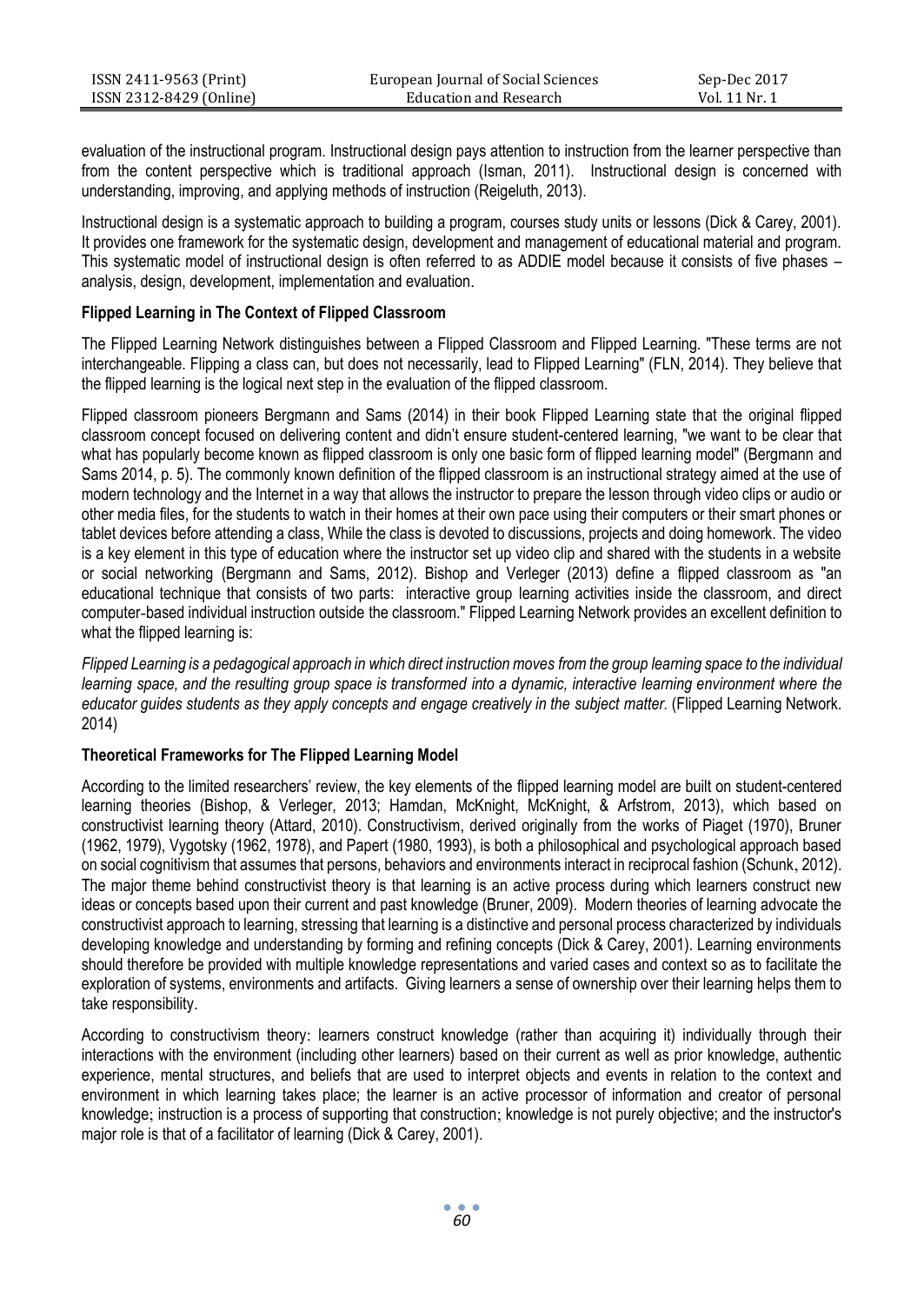| ISSN 2411-9563 (Print)  | European Journal of Social Sciences | Sep-Dec 2017  |
|-------------------------|-------------------------------------|---------------|
| ISSN 2312-8429 (Online) | Education and Research              | Vol. 11 Nr. 1 |

Constructivists put their emphasis on learning rather than instruction implying the need for rich learning environments for students to actively engage with the instructor as well as their peers and construct knowledge. Besides, constructivism requires the learning environment should be learner-centered (Anderson & Kanuka, 1999). Student-centered learning environment is seen as a major enabling element in constructivism.

Since the common constructivist ground is that learning is the process of learners actively constructing knowledge, traditional instructional methods, such as demonstrating, encouraging memorization and imitation are deemed incompatible with this point of view. Some constructivists propose that people learn most things better by means of participative activities such as writing, computer games, or multimedia composition than through traditional methods of directly teaching content.

Proponents of constructivism point out that education has been biased towards objectivism, treating learners as passive vessels into which knowledge is poured (Glasersfeld, 1989; Jonassen, 1991; Biggs, 1996; Dick & Carey, 2001; Bruner, 2009). However, instructors should take the role of coaches, facilitators, or even partners, with learners. It follows, as has been stated, that the goal of instructors should be the creation of environments that facilitate the construction of knowledge.

#### **Flip Pillars**

According to Hamdan, McKnight, McKnight, and Arfstrom (2013), flipped classroom must include the four pillars of flipped learning identified as the "four pillars of F-L-I-P", which are: Flexible Environment, Learning Culture, Intentional Content, and Professional Educator.

Flexible learning environments: where classroom or teaching space can be adapted and students choose when and where they learn, Teaching should be adapted to accommodate the specific needs of each learner. Instructors are also flexible in their expectations of student timelines for learning and how students are assessed.

A shift in learning culture: where "students move from being the product of teaching to the center of learning." The instructor no longer transmits information but rather facilitates and coaches students to explore topic in greater depth. They are supporters rather than educators. They provide an environment in which the learner feels valued and in receipt of learning which will be of benefits not only in the classroom context, but also in their lives outside of the classroom.

Intentional content: Instructors evaluate what they need to teach and what materials student should explore on their own outside of the classroom. They also decide on the methods of teaching and learning.

Professional educators: skill professional educators have the responsibility of setting the stage for successful learning. They "must determine when and how to shift direct instruction from the group to the individual learning space, and how to maximize the face-to-face time between instructors and students".

#### **Instructional Design Model Phases**

The instructional design model phases (Figure 1) presented here is based on the ADDIE model. The process begins with planning, followed by programming, and then Coaching. Evaluating occur continually throughout the process and act as valuable mechanisms for monitoring progress and identifying achievement. At each stage of the process, instructors base their decisions on the requirements of the course curriculum, and, equally importantly, on their students' needs.

The diagram below shows the process of Planning, Programming, Coaching, and Evaluating. The steps will be described in sequence below.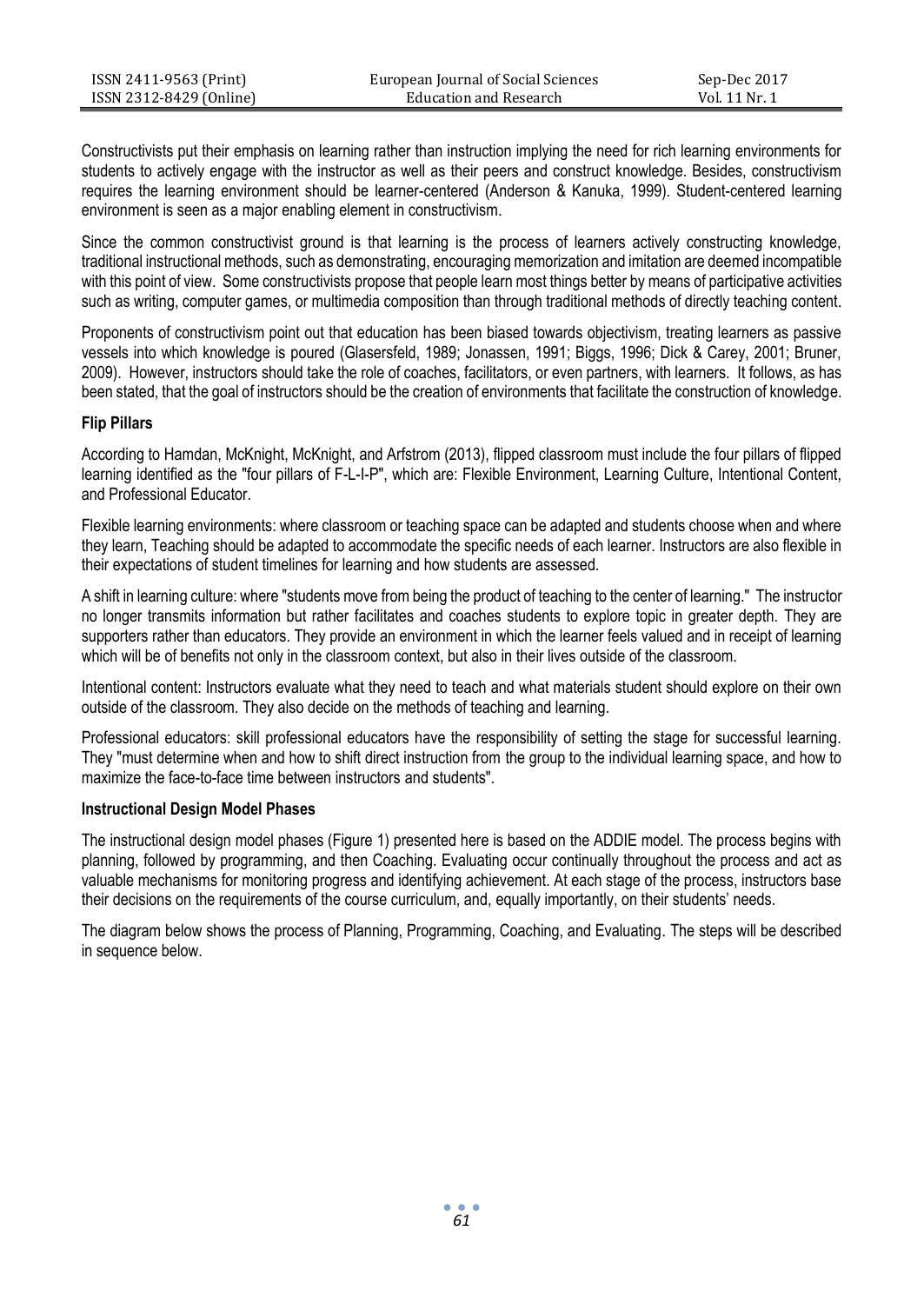

**Figure 1**: Instructional design model Phases

# **Planning Phase**

Effective instructions don't come together by accident. They require planning and analysis. You'll produce the best instructional design if you first analyze tow important areas, see [Figure. 2]:

The analysis of learner characteristics.

The analysis of learning context

## *The analysis of learner characteristics***:**

One of the main focuses of flipped learning is the idea of individualized learning. "Flipped learning as its core, is individualized learning" (Bergmann and Sams ,2014:7). In order for there to be a chance of that happening, it's important to know who your learners are. Remember that we are not teaching to groups, but to groups of individuals. In addition to general characteristics such as age, grade level, and topic being studied, we should be able to describe our learners in terms of these characteristics as Dick and Carey (2001) pointed out:

Entry Behaviors: These are skills associated with learning the goal that must already be mastered. What should learners already know how to do in order to be successful with the new instruction? In the last lesson we determined specific entry behaviors related to our goal, but there may also be some general entry behaviors that were overlooked in the instructional analysis yet would be useful to mention at this point.

Prior Knowledge of the Topic Area: What must learners already know about the topic?

Attitudes toward Content and Potential Delivery System: What are the learners' impressions and attitudes about a topic and how it might be delivered? In other words, will they have any preconceived notions about the topic or the delivery system?

Academic Motivation: How motivated are learners to learn the topic, and how much is it likely to interest them? we might want to ask potential learners these questions :

How relevant is the instructional goal to you ?

What aspects of the goal interest you most ?

How confident are you that you could successfully perform the goal ?

How satisfying would it be to you to be able to perform the goal?

Educational and Ability Levels: What are the achievements and general ability levels of the learners? This helps determine the kinds of instructional experiences they may have had and their ability to cope with new and different approaches to instruction.

General Learning Preferences: What types of learning approaches do the learners prefer? For example, lecture, seminar, case study, small-group, or web-based?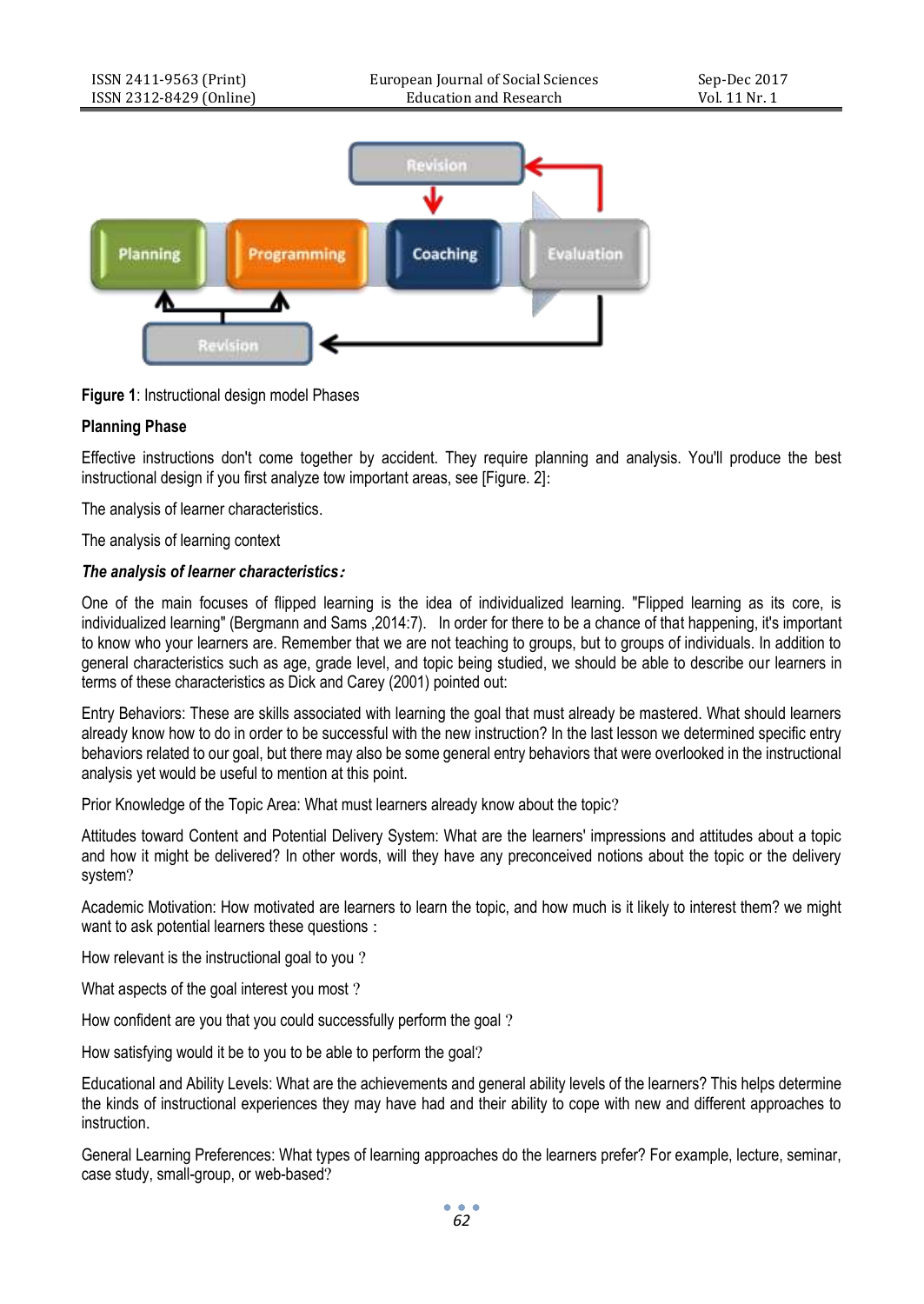| ISSN 2411-9563 (Print)  | European Journal of Social Sciences | Sep-Dec 2017  |
|-------------------------|-------------------------------------|---------------|
| ISSN 2312-8429 (Online) | Education and Research              | Vol. 11 Nr. 1 |

Attitudes toward Educational institutions: How do the learners feel about their educational institutions? Do they have a positive view of management, instructors and peers, or are they cynical about them? With instructors, we may already know our students' attitudes about school, but keep in mind that some students actually like school, while others may hate it. It's important to know which kind of students we will be interacting with.

Group Characteristics: Is there heterogeneity within the target population? If so, we want to make sure to accommodate any diversity. Also, get a general overall impression of the target population based on interactions with them .

That may seem like a lot of information to collect about our learners, but it can aid us immensely in providing more meaningful learning experiences for the learners. Some of it we may already know, but much of it should be culled by talking with learners, Colleagues, and parents. Other helpful methods include surveys, questionnaires, and pretests. Collecting this type of data may be much easier if we are instructor with a long experience, as we are already immersed in the environment, and thus may already know many of the students we will be teaching. However, don't immediately assume that we know the answers to these questions .

The list of learner characteristics we end up with will be used throughout the remainder of the instructional design process to make decisions regarding the various steps. It will help us determine the objectives (next step), as well as play a major role in the instructional strategies we employ later on .

#### *The analysis of learning context involves two steps:*

#### *Determining Instructional Needs* :

Dick and Carey (2001) state that "Perhaps the most critical event in the instructional design process is identifying goals" (Dick and Carey, 2001, p.17). Before establishing the instructional goals, instructors must analyze the learning environment and reflect on what has been done previously to identify the areas that should receive special emphasis in the course. The process, which is called "learners needs" or "needs analysis", consists of identifying the topics to be included, determining what it is that learners need to know, and data regarding student performance. Instructional goals are ideally to be derived through this analysis procedure .

For instructors needs analysis is often informal but is nevertheless very important. Such needs analysis can be directed at determining :

What are the major topics to be covered ;

What portion of curriculum involves learning tasks that students had difficulty in learning and for which no readily available instructional solution exists; and

Which learning tasks, therefore, needs to be designed, modified or redesigned ?

Needs analysis should also indicate whether there were learning goals that were not being reached previously. Such goals should then be candidates for the development of instruction. It should identify the areas of instruction that were not appealing, motivating, interesting and relevant to learners. These areas again should be considered for revision of the current instruction or instructional materials/tasks .

#### *Describing the Learning Environment*

By knowing a little bit about our learners we can better arrange the environment to increase the probability of individual student learning. The primary task of this analysis is to think about the environment in which the instruction will take place. It should enable us to analyze all factors that affect and are affected by the instruction that we will provide .

It is always wise to consider, beyond the classroom, the larger learning system into which the classroom environment belongs. The characteristics of the school and the community in which the instruction will take place are critical for the success of the implementation of our instruction .

It is important that instructors support each other and share their expertise, information and ideas throughout the teachinglearning cycle. Instructors also need access to a range of resources, ideas and solutions as they work through the process of planning.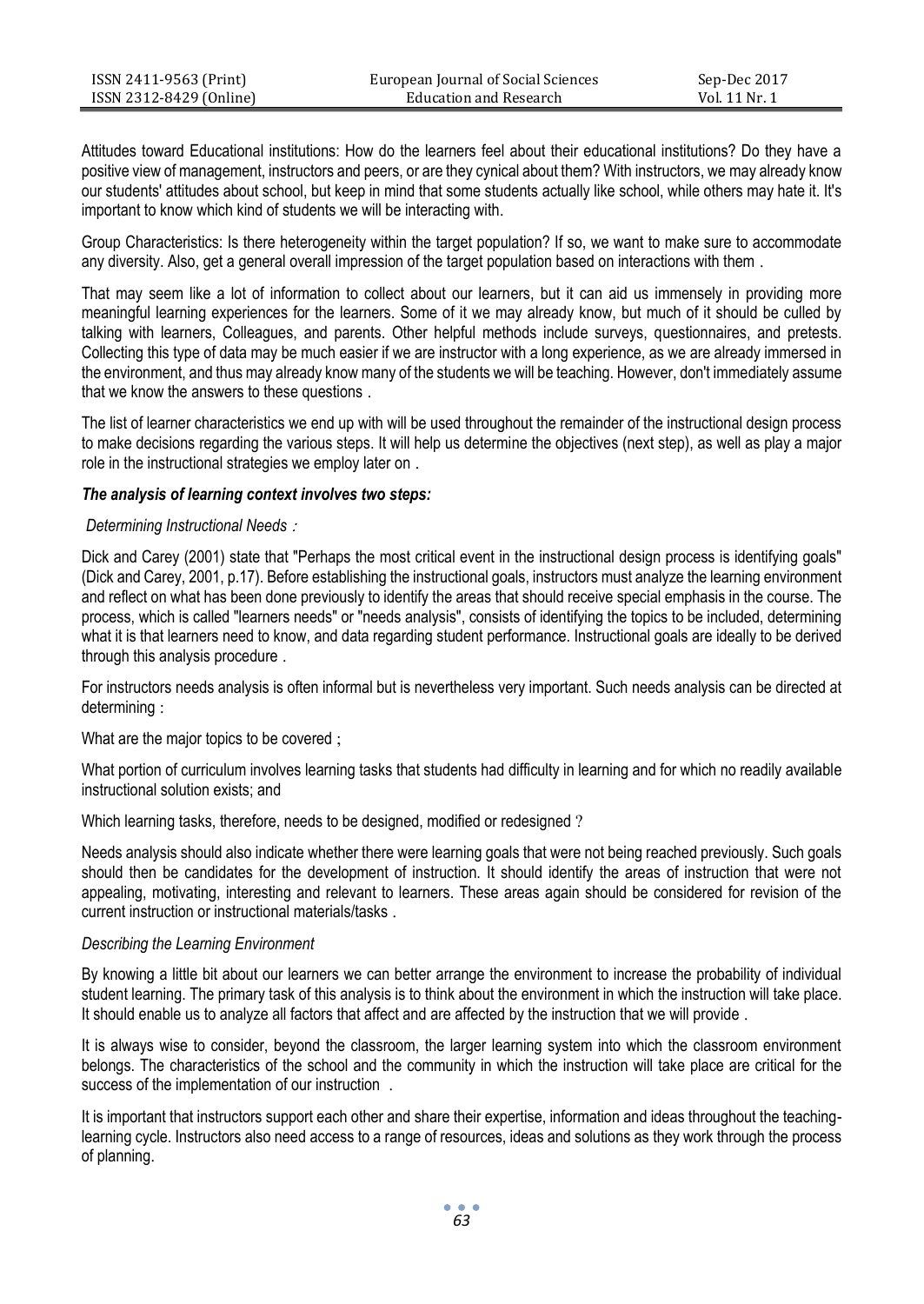| ISSN 2411-9563 (Print)  | European Journal of Social Sciences | Sep-Dec 2017  |
|-------------------------|-------------------------------------|---------------|
| ISSN 2312-8429 (Online) | Education and Research              | Vol. 11 Nr. 1 |

Planning takes time and involves detailed discussion, evaluation and review. It is important that schools make this time available to instructors. Planning is done both within learning area groups and across learning area groups, and across learning areas and grades. This whole-school approach ensures that teaching ideas and classroom experiences are shared and available to everyone when the programs and units of work are being developed. A whole school approach also develops good organizational practices and a thorough knowledge of the school Curriculum across learning areas.





#### **Programming Phase**

The Programming phase deals with learning outcomes, identifying the content, exercises, assessment strategies, learning activities and delivery mode. The Programming phase should be systematic and specific, see [Figure.2].

At the start of Programming phase, the instructor should have a pretty good idea of what the learners/students will already know when they start the course (through a learner analysis). The instructor should also know what learners will need to learn during the course (learning outcomes).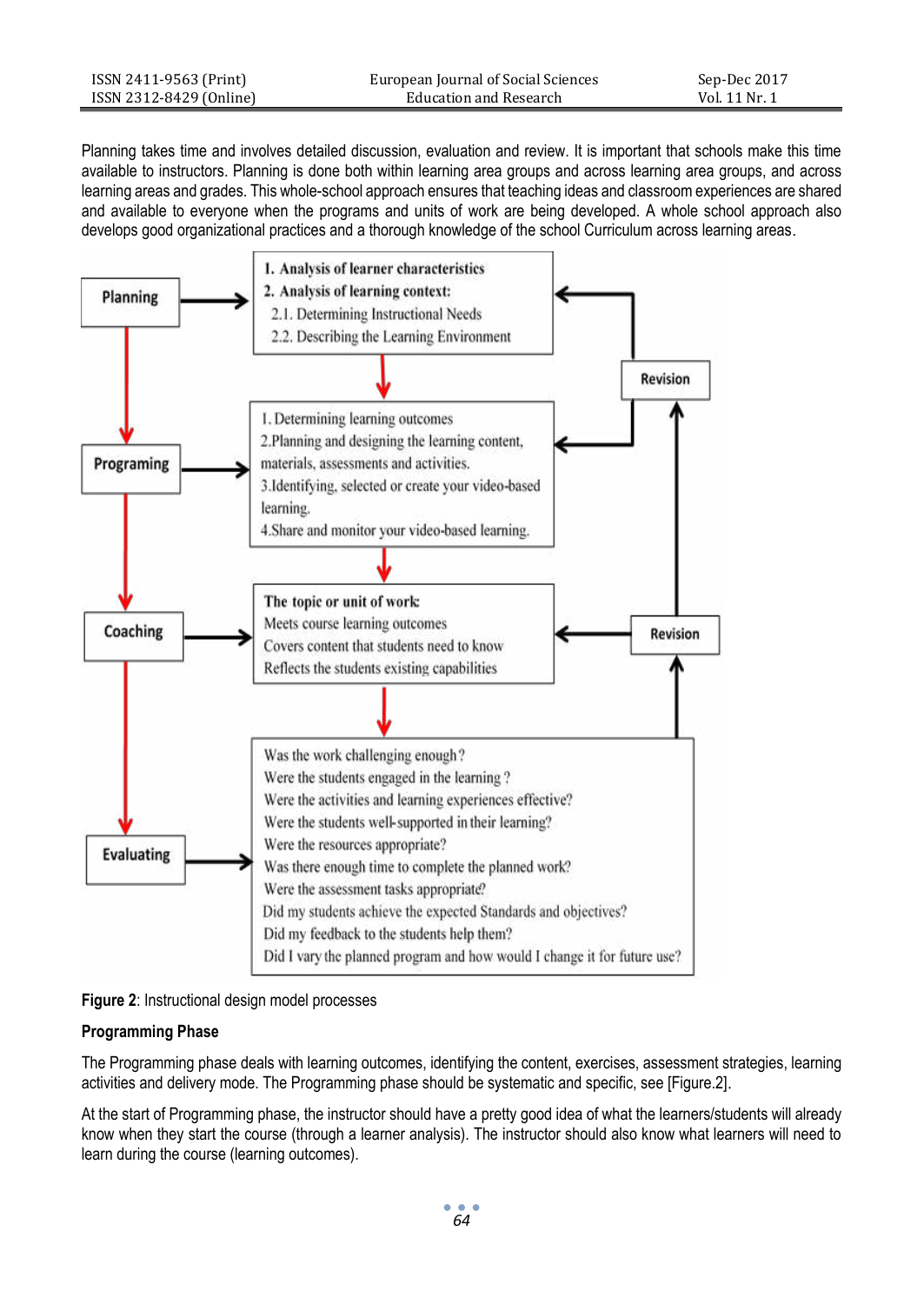How do you create a course that helps student move from what they already know and gain mastery of the new material? That's the question that the Programming phase process answers .

Steps in the Programming Phase:

There are basically four steps in Programming phase :

Determining learning outcomes

Planning and designing the learning content, materials, assessments and activities.

Identifying, selected or create your video-based learning.

Share and monitor your video-based learning.

## *Determining learning outcomes***:**

During the planning phase (a learner analysis), the instructor examines the learners' /students' current knowledge and capabilities. What do the students already know and have the ability to do? The instructor uses the information from the learner analysis to create a unit of work or a topic that focuses on students' actual needs.

We want a unit of work that challenges but doesn't overwhelm our students. If we don't take time to study the learners/students and their contexts, we could make a unit of work that bores students because it's too basic. We could also create a course that's impossibly difficult for a group of students —because it might assume that students know more than they really do. It is not only important to know what material we're going to teach, but also what our students need to be taught. Describe what the students will be able to do after having learnt this topic (i.e. learning outcomes and tasks they can do/perform) and list the relevant key/foundational concepts.

## *Planning and designing the learning contents, assessments and activities.*

Learning activities are used in education because they facilitate effective communication, especially if it's educational technology tools (Danielson, 2011). They help learners to process and retain what they learn, as well as enhancing the instructor's credibility. Therefore, they should be simple, clear, active and professional. The learning contents or videobased learning used by instructor must enhance the learning, not replace it or distract from it. You must consider the topic, why you are flipping it, how this topic relates to capabilities that count? Identify established misconceptions around this topic and address these in the pre class activities and make links with assessment explicit.

Well-designed learning contents shorten coaching time and increase comprehension substantially. They can increase participation of learners, and facilitate group consensus.

## *Identifying, selected or create your video-based learning:*

Technology must be used to improve the efficiency and effectiveness of the learning delivery process. This may be quite a change from traditional teaching procedure adopted by instructors. Individual and articulate vendors will make pitches for their own particular product, many of whom have contributed to the revolutionizing of IT teaching and training. Instructors must start by asking themselves a series of questions about technology and pedagogy: Will they make their own videos, curate others' material, or a combination of the two? (Bergmann, Sams 2012). There are plenty of good, educational videos from websites such as TED-Ed and Khan Academy, and online course sites such as edX, courser, and Alison allow you to get your students in. But, to achieve truly comprehensive educational goals, instructors must take the advantage of educational technology on the market. This means that instructors will have to create their own video-based learning. according to the learning outcomes and the topic that they cover. I absolutely agree with Babiker (2015) when he stated that: "Teachers must and need as educator to create their own multimedia applications if they really want to make use of the multimedia applications as an effective tool in education. When teachers create their own video-based learning they must remember to keep the lower-order things on Bloom's taxonomy to the videos and the higher-order things in class. (Bergmann, Sam 2012).

## *Plan, share and monitor your video-based learning:*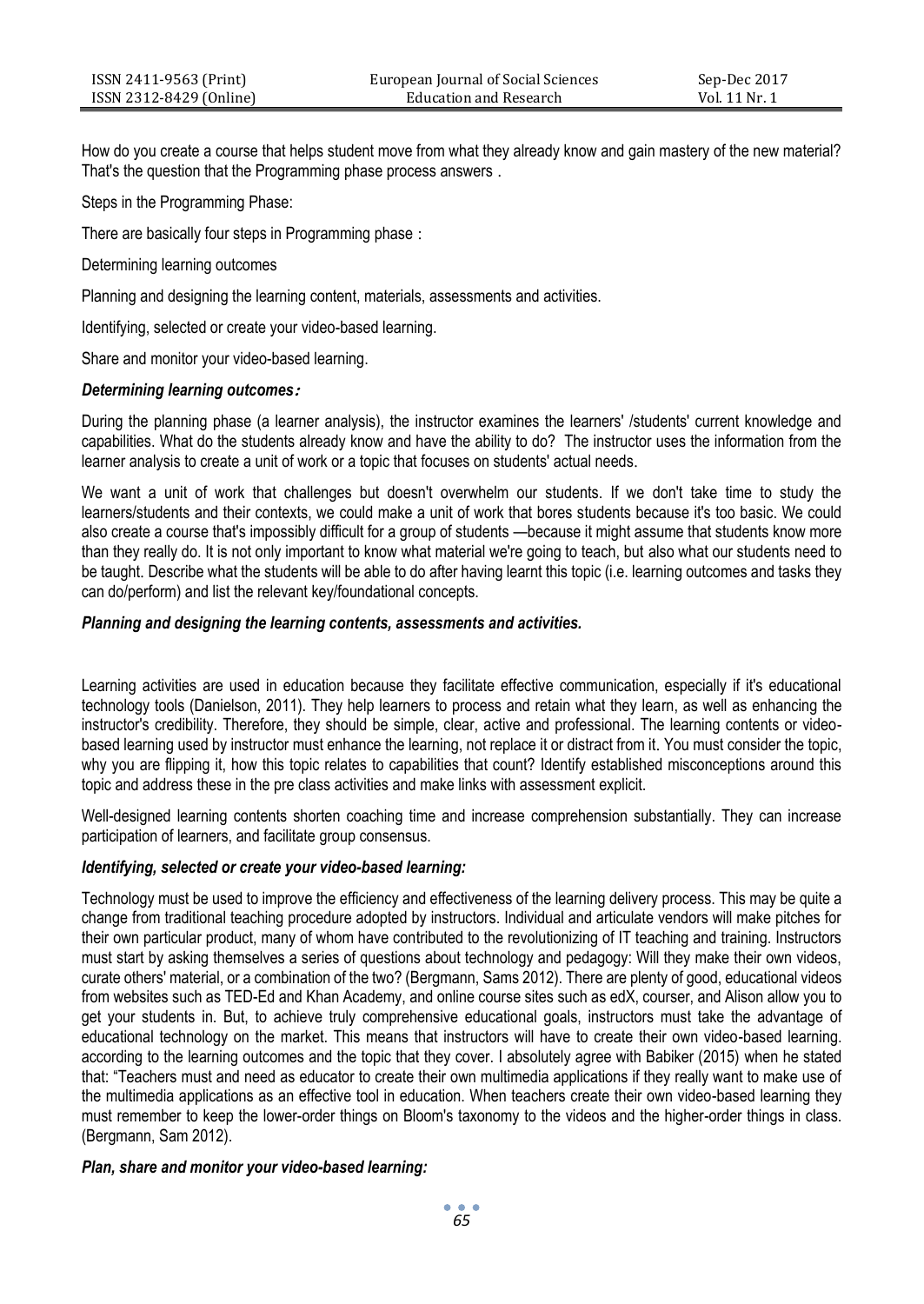| ISSN 2411-9563 (Print)  | European Journal of Social Sciences | Sep-Dec 2017  |
|-------------------------|-------------------------------------|---------------|
| ISSN 2312-8429 (Online) | Education and Research              | Vol. 11 Nr. 1 |

In this step you have to plan how you are going to share your video, if you have a learning management system. All you need to do is upload the video and then add your students to the course. Another way is to create YouTube channel and upload it in. You can then monitor the activity to make sure everyone is logging in to view the material. You won't be able to monitor all student activity in real time from the learning management system or any other delivery media you choose, so you should set-up a mechanism that confirms the student has viewed the content. A simple end-of-lecture quiz (the points of which will be added to the activity), is a good place to start. This will also make it possible for you to deliver on the next step more effectively.

#### **Coaching Phase**

Gagne described instruction as asset of events external to the learner design to support the internal process of learning (Gagne, 1985). Samaldino state that "instruction is the arrangement of information and the environment to facilitate learning. This may be done by the learner or the instructor" (Smaldino, 2005). The learning styles of the learners must be taken into consideration in the Coaching Phase. Learning styles include the way a person perceives the world and new information, their unique experiences and the motivation they have for learning a particular topic (Gulid & Garger, 1998; Fralick, 2011). It does not necessitate the design of customized topic for every learner, but it does require that every learner is accommodated and their learning needs catered for. The requirement for measurable results can only be met in this scenario. Only when instructor knows the base line can they judge what they have accomplished.

Research has shown that, the more involved and interested students are in what they are doing, the more they learn. Using learning strategies in which our students are 'saying and doing' improves their learning enormously (Smaldino, 2005), (Gulid & Garger, 1998; Fralick, 2011), (Danielson, 2011). When we stand out the front of a room and lecture, our students' learning is far less effective, especially where this is our 'normal' teaching method.

The learning strategies we choose are important in ensuring that students are challenged and enjoy learning. They enjoy learning when that learning is relevant to them. They are also more likely to be challenged and engaged if they are actively involved in the learning activity. Tsai et al. (2015) state that "Flipped learning helps instructors move away from direct instruction as their primary teaching tool toward a more student-centered approach" (Tsai, et al., 2015, p.174). It is the learner who does the learning. Instructors can, of course, guide the process, but student develop understanding through what they do (Danielson, 2011).

In the 21st century instructors are facilitators of student learning and creators of productive classroom environments, the instructor acts as a coach when students are involved in project work or self-study. The instructor provides advice and guidance and helps students clarify ideas and limit tasks (Danielson, 2011).

Here are just some steps the instructor may use it during the coaching phase:

Set up the physical space to accommodate group based learning and organize learning resources

review student responses to the video, at the start of the class

Select the relevant concepts, related content and group learning activities e.g., case studies, flow charts, role play, quizzes, posters, which require students to apply and analyze the core concepts covered in the video

Support the class activities with planned mini lectures that introduce and/or summarize more complex concepts

clarify remaining learning issues

deliver classroom learning activities and mini lectures as needed and 'time on task' - monitor allocated time dedicated to each classroom activity Summarize the learning segments by reviewing the learning outcomes.

But even more important than the coaching methods chosen is the attitude of the instructor which must emphatically be to promote independence among learners so that they can figure thing out for themselves when he is no longer available. In order to do this effectively, we as instructor must make the learner active in the learning process. We provide basic information, the concepts, the vocabulary and the skills, and then make the learner do the work! Ask more questions than we answer, and encourage them to answer their questions by progressing logically from the information and the skills we have delivered to them in the programming phase, and by using the resources (handouts, recorded video, web sites etc.). The rule of thumb is don't tell them how to do something, ask them how to do it.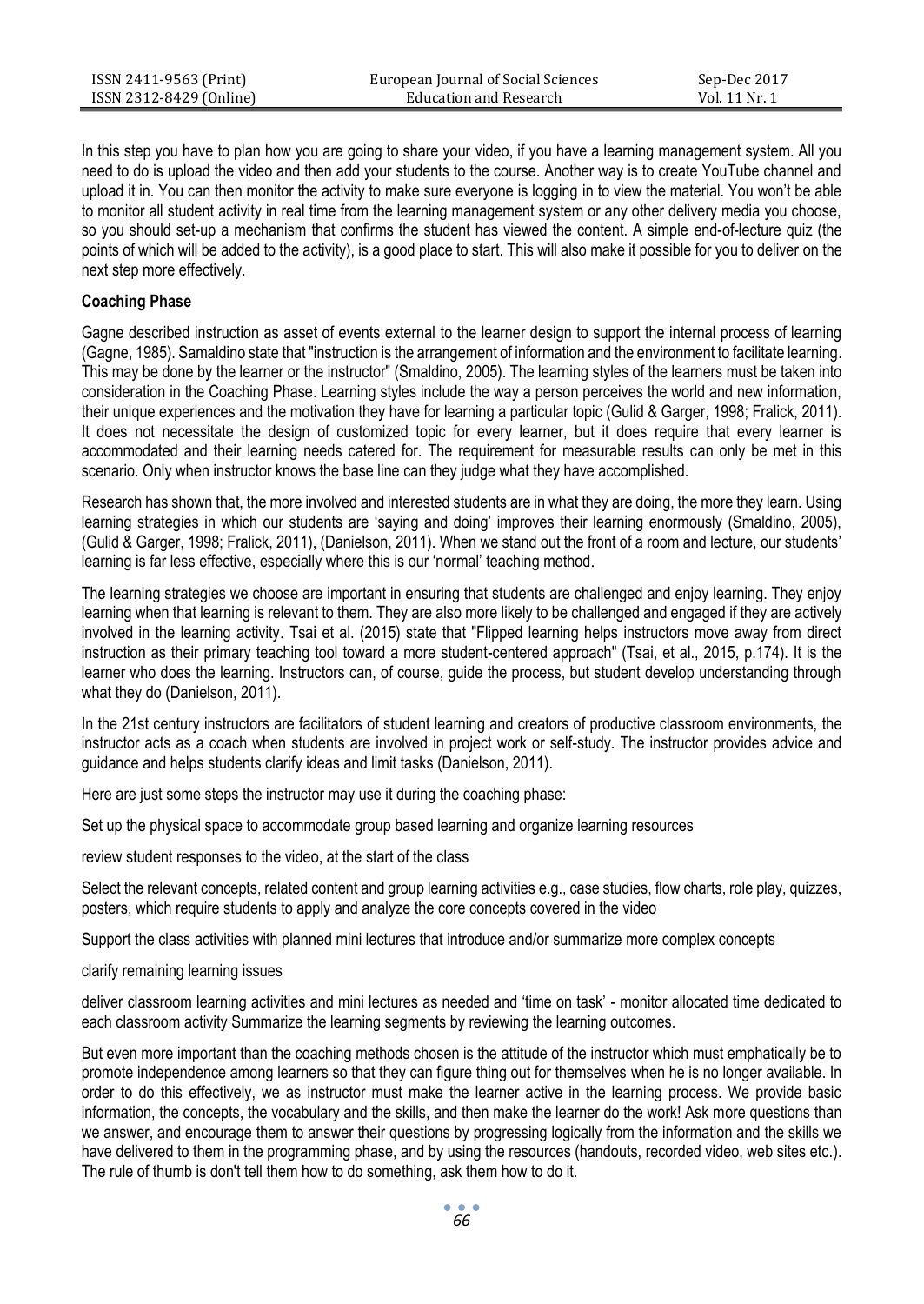## **Evaluation Phase**

This ID Process stresses the concept that good program requires planning, programming, review, and revision. Each of the three ID phases provides review checkpoints that allow the instructors to evaluate the work that has been produced so far .The ID evaluation phase can produce pretty graphs and metrics, but that's not its main purpose. The evaluation phase measures the program's efficacy and make sure that the students achieve the expected learning outcomes.

Mary Thorpe (1988) see evaluation as "the collection, analysis and interpretation on information about any aspect of a program of education and training, as part of a recognized process of judging its effectiveness, its efficiency and any other outcomes it may have" (Thorpe, 1988, p.5). Evaluation must be seen as an ongoing process that is initiated in the earliest stages of program planning and continued beyond program completion.

Each the instructional course should be accompanied by a well-designed evaluation plan for determining its effectiveness. Because of the complexity of current changes in education, this plan should extend over time in order to describe and give value to the interrelationship of individual change and systemic change in education. The development of the evaluation strategy should commence at the beginning of the planning process for each the instructional course.

As a preliminary step, evaluators determine the purposes of the evaluation. After the purposes of the evaluation are determined, the evaluators can plan the evaluation itself. The evaluation design should be based on the intended outcomes of the institutions-improvement effort. The evaluators can ensure the quality of the instructional system design process by asking questions that focus on the value of the program in achieving institutions -improvement goals and critiquing it with a short-term evaluation questions checklist.

## **Evaluation Questions**

During the evaluation phase, the instructor measures how well the program, practices and strategies achieved its goals. Here are just some of the questions that might be explored during the evaluation phase.

Did the activities and learning experiences cater for the needs, ability levels and interests of all students ?

Was the work challenging enough ?

Were the students engaged in the learning ?

Were the activities and learning experiences effective?

Were the students well-supported in their learning?

Were the delivery media appropriate?

Was there enough time to complete the planned work?

Were the assessment tasks appropriate?

Did my students achieve the expected outcomes?

Did my feedback to the students help them?

Did I vary the planned program and how would I change it for future use?

For some questions, it's fairly easy to collect information. You can find out students' opinions of the program through a short survey immediately after the class. A pre-test and post-test can measure how well students achieved the learning objectives .

## **Summary & Conclusion**

Instruction must be appropriate, and meet the needs of its target group, and it must be seen to be justified in terms of return on investment. In other words, it must be effective in changing the way students do thing so that efficiency and productive are improved. In my view, traditional lecturing methods in higher education institutions - needs to change in the near future. Some experts say it is too late to begin the changes, as we need new competencies in instructors right now. However, if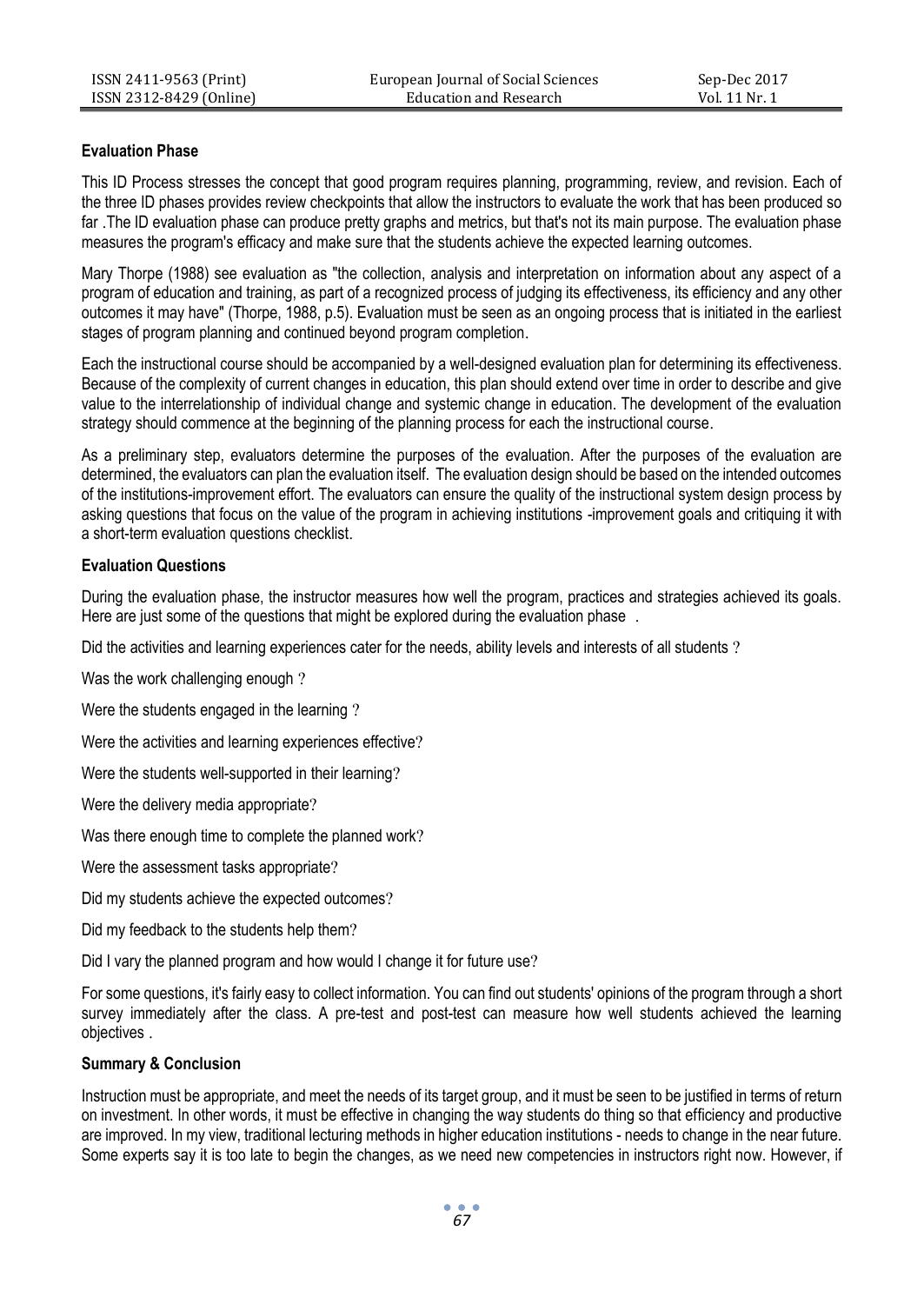| ISSN 2411-9563 (Print)  | European Journal of Social Sciences | Sep-Dec 2017  |
|-------------------------|-------------------------------------|---------------|
| ISSN 2312-8429 (Online) | Education and Research              | Vol. 11 Nr. 1 |

our instruction methods remain practical, flexible and learner-centered, there is a hope that the next generation of learners will get the support and skills they need in their future life.

Flipped learning model appoints to increase motivation toward learning process, mimic reality and are consistent with its requirements, bringing this generation need to harness technology, to add excitement, suspense and curiosity for the multiple elements of the curriculum materials, classroom learning environment, and effective means of communication between the instructor and the learner and meet the individual and specific needs of each student. The flipped learning model meets the needs of learners in the 21st century, and facilitates a learning experience that equips learners with the necessary skills and attitudes for the 21st century. Higher education institutions can therefore justify investment in this delivery mode. It's possible for someone to record a lectures in a video clips without following this instructional design methodology, but there's a much higher degree of risk. The lectures could have the wrong focus, confuse or frustrate the students, or even lack critical content. So, if the course has been developed without planning or programing, then all you can do is hope that the course will go well.

This Instructional design model provides a systematic methodology to plan, and program the unit of work or a course before it launches. If we follow this ID Process, we'll have a high degree of confidence about the course when it's ready to launch.

#### **References**

- [1] Anderson, T., & Kanuka, H. (1999). Using constructivism in technology-mediated learning: Constructing order out of the chaos in the literature. In Radical Pedagogy 1 (2), ICAAP. [online] Retrieved October 10, 2015 from http://citeseerx.ist.psu.edu/viewdoc/summary?doi=10.1.1.506.5182.
- [2] Attard, A. (Ed.). (2010). Student Centered Learning an Insight into Theory and Practice. [online] Retrieved October 10, 2015 from http://www.esuonline.org/pageassets/projects/projectarchive/2010-T4SCL-Stakeholders-Forum-Leuven-An-Insight-Into-Theory-And-Practice.pdf
- [3] Babiker, M. (2015). For Effective Use of Multimedia in Education, Teachers Must Develop their Own Educational Multimedia Applications. The Turkish Online Journal of Educational Technology (TOJET). October 2015, volume 14 issue 4, p. 62-68. Turkey.
- [4] Bergmann, J., & Sams, A. (2012). Flip your classroom: Reach every student in every class every day. Eugene, Or: International Society for Technology in Education.
- [5] Bergmann, J., & Sams, A. (2014). Flipped Learning: Gateway to Student Engagement: International Society for Tech in Ed.
- [6] Biggs, J. (1996). Enhancing teaching through constructive alignment. Higher education, 32(3), 347-364 .
- [7] Bishop, J. L., & Verleger, M. A. (2013). The flipped classroom: A survey of the research. ASEE Annual Conference & Exposition, Paper ID#6219.
- [8] Brame, C., (2013). Flipping the classroom. Vanderbilt University Center for Teaching. Retrieved October 23, 2015 from http://cft.vanderbilt.edu/guides-sub-pages/flipping-the-classroom/.
- [9] Berrett D (2012). How 'flipping' the classroom can improve the traditional lecture. The Chronicle of Higher Education, Feb. 19, 2012.
- [10] Bruner, J. S. (2009). The Process of Education, Revised Edition: Harvard University Press.
- [11] Collins, A., & Halverson, R. (2010). The second educational revolution: Rethinking education in the age of technology. Journal of computer assisted learning, 26(1), 18-27.
- [12] Danielson, C. (2011). Enhancing professional practice: A framework for teaching. ASCD.
- [13] Dick, Walter & Carey, Lou. (2001). The Systematic Design of Instruction. Fifth Edition. Longman., New York USA .
- [14] Duffy, T.M. & Jonassen, D.H. (1992). Constructivism and the Technology of Instruction. Lawrence, New Jersy USA.
- [15] Ertmer, P. A., & Ottenbreit-Leftwich, A. T. (2010). Instructor technology change: How knowledge, confidence, beliefs, and culture intersect. Journal of research on Technology in Education, 42(3), 255-284.
- [16] Flipped Learning Network. (2014). What is flipped learning? Retrieved October 15, 2015, From http://fln.schoolwires.net//site/Default.aspx?PageID=92
- [17] Fralick, M. (2011). College & career success (5th ed.). Dubuque, Iowa: Kendall/Hunt Pub.
- [18] Fulton, K. (2012). Upside down and inside out: Flip your classroom to improve student learning. Learning & Leading with Technology, 39, (8),12-17
- [19] Gagne, R.M.; Briggs, L.J.; Wager, W.W.; Golas, Katharine C.; & Keller, John M. (2005). Principles of Instructional Design. Wadsworth USA .
- [20] Glasersfeld, E. V. (1989). Constructivism in education. The international encyclopedia of education, 1,162-163.
- [21] Guild, P. B., & Garger, S. (1998). Marching to different drummers (2nd ed.). Alexandria, Va.: Association for Supervision and Curriculum Development.